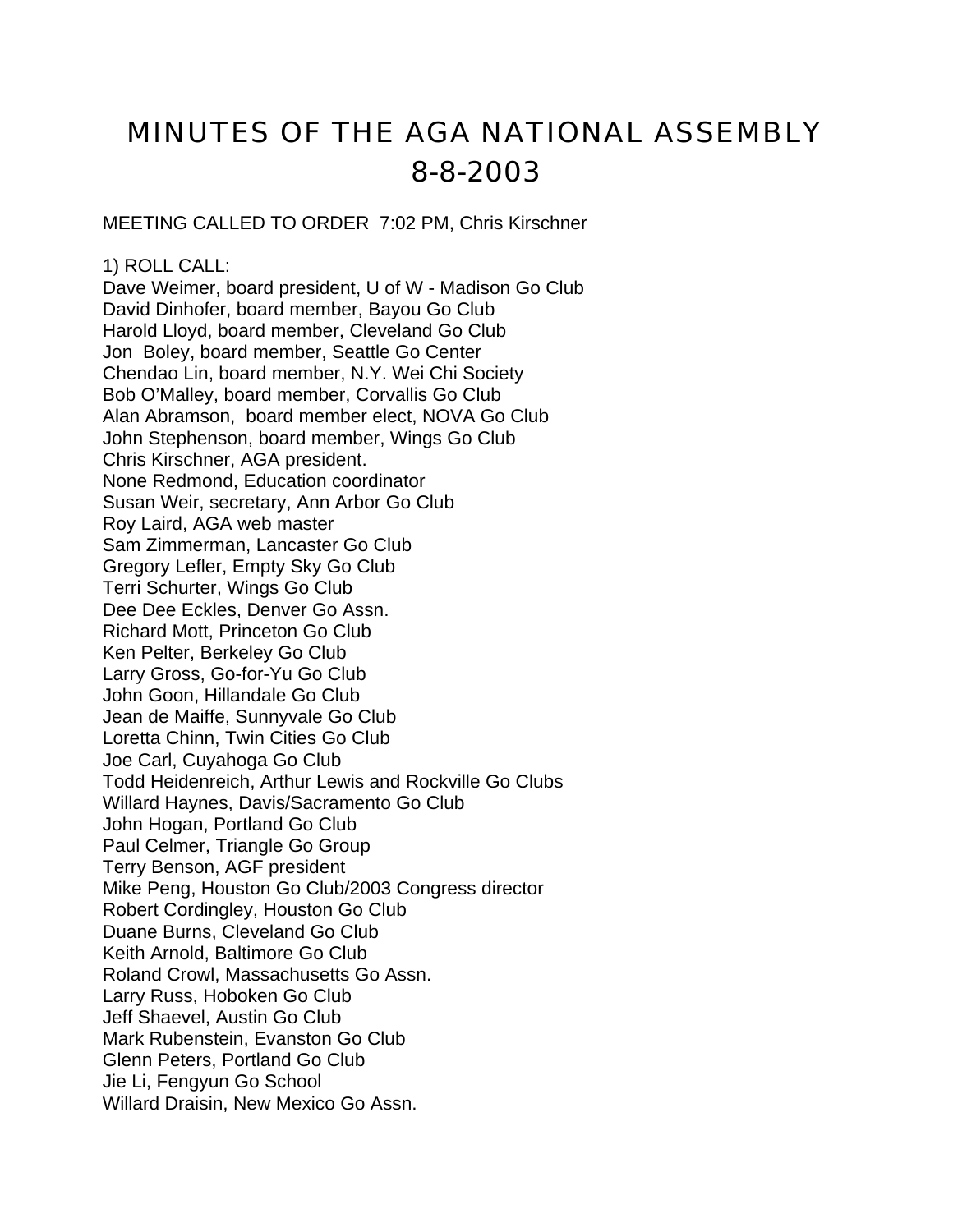Arnold Eudell Craig Hutchinson, AGA Archivist Chuck Robbins, Tournament Coordinator Ron White Joey Hung Lianzhou Yu Yansong (George) Zhou, Ing Coordinator Chris Garlock, VP Communications

### **2) APPROVAL OF THE 2002 MINUTES**

Correction on p. 2, Congress 2005 is proposed for Tacoma, WA, not

Seattle.

- MINUTES APPROVED.

#### **3) REPORT OF THE BOARD TO THE ASSEMBLY**

(note : Board report was handed out to the Assembly)

Dave Weimer: as the notes say, we spent a lot ofd time organizing ourselves, put together a new organizational structure. We post the agenda before each meeting, post the minutes of meetings on the web site. The AGA is changing to the new organizational structure - we will continue to fill positions within that structure. We want to get that done so we can move on to more substantive issues.

Q: Can you tell us what is going on between the board and the President?

 John Stephenson: We formed a presidential search committee - NOT to replace Chris K, but to have a more orderly succession. We are not empowered to make action, just to develop a pool of candidates.

Q: Could Chris K. have a second term?

Dave Weimer: I think the board has had too much control, I hope we change to removal of the president by a super majority, not just a majority, to decrease the power of the board.

Q: What power to members have in regards to the Board's actions?

 John S: Explained the by-law structure about elective voting for the board, recall provisions.

Q: looking at the budget - how does new publicity and probable new members joining over the coming year affect the budget?

Chris K: Some items have been incremented slightly; but in general the budget was written before we knew about Hikaru -No-Go.

BOARD REPORT APPROVED.

# **4) REPORTS**

i) FINANCE: Chris Kirschner: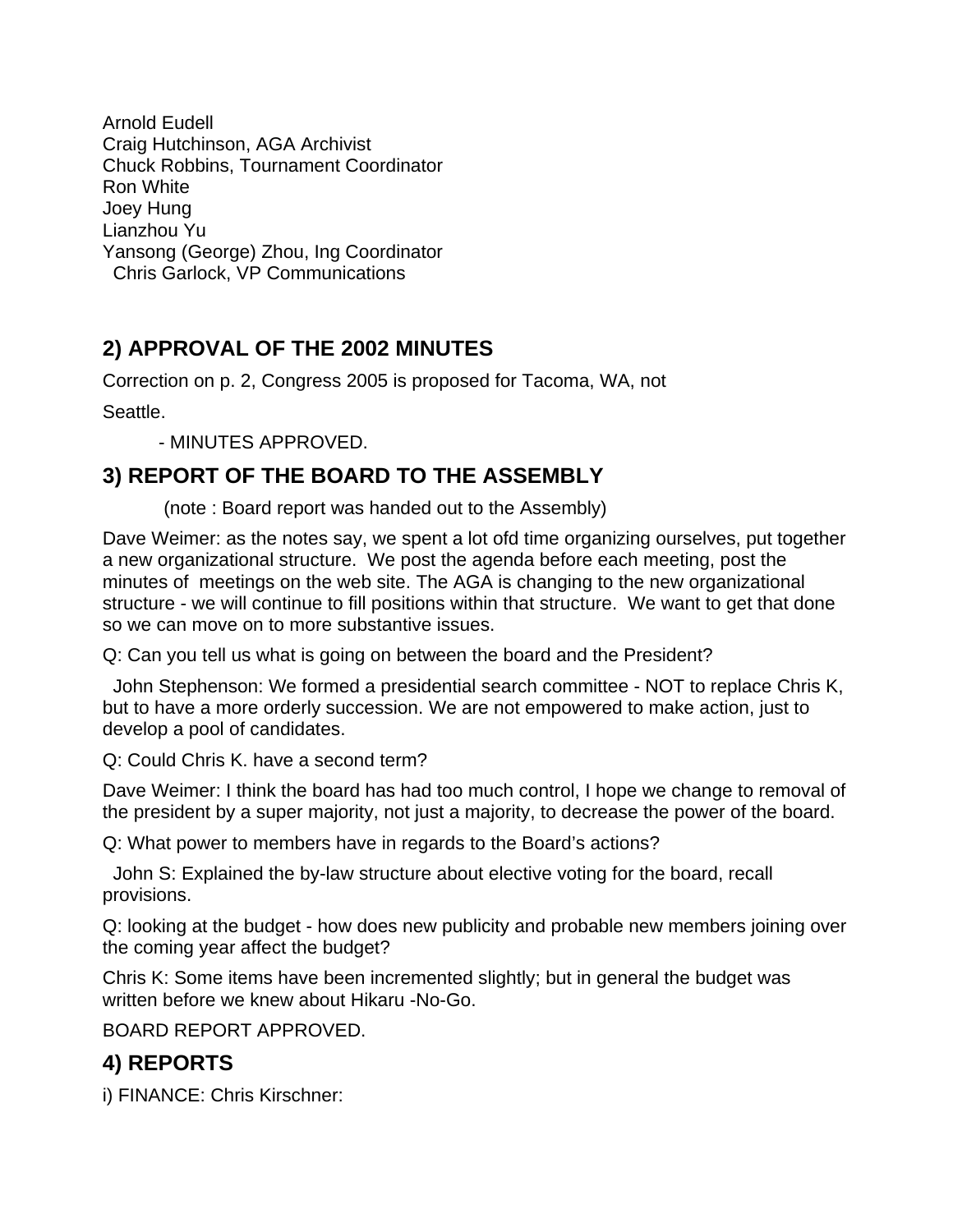We changed the budget to allocate more money to developing new members, youth members. Moneys formerly allocated to the regions have been reduced, went to line 16, the youth membership pilot project. The discretionary funds increased, as we wanted more flexibility for new events. George Zhou is the new Ing Director, Chapters should now go to him for Ing fund requests instead of their VP's.

Q: Is there a statement of assets?

Chris: unfortunately, it was left out of the report, there is a balance sheet which will be sent out to the chapters., our assets are roughly \$225,000 - \$230,000. The Ing surplus has gone to the AGA, half to the general funds, half to investments.

Q: Why has NAMT switched over to "pro competition"?

Chris K.: the NAMT committee decided not to do the NAMT in 2003. This is a new attempt to provide something for the pros this year, we are actively planning for next year; either resuming the NAMT, or another format.

Q: the NAMT had been suggested by the pros to select players for international competition?

Chris K.: without NAMT, there was not a selection, our selection process can be variable.

Q: is there thought being given to incorporate the pros officially into the AGA structure?

Chris K.: Not at this point.

ii) MEMBERSHIP: Sam Zimmerman:

There is a steady increase in membership. Fewer limited, more full memberships, more youth members. A note to tournament directors: SEND IN the provisional member fees please!

iii -iv) RATINGS, RANKING: Jeff Shaevel: We have taken a survey, and are in the process of gathering information and statistics; it's a work in process. There is consideration about pros adding signatures to rank certificates; they liked the idea, but concrete steps have not been taken.

v) JOURNAL: Chris Garlock:

We are changing the paper journal to an annual yearbook with a CD.

Q: What percentage of the membership gets the EJournal, has e-mail?

Chris G: About 80%. Of the 20%, most probably have e-mails, we just don't have their addresses. We are sending our postcards to these members, are actively pursuing them.

Q: the EJournal is nice, but we also like the paper Journal

Chris G: We'll have the annual paper journal, and make a smaller, cheaper yearbook to hand out for promotional purposes. There are two basic reasons for this change: Cost of the paper Journal, and the volunteer time needs the paper Journal requires.This is basically a done deal, but we are still looking for active input, comments are welcomed.

Q: Why isn't there a decrease in the 2004 budget for the Journal?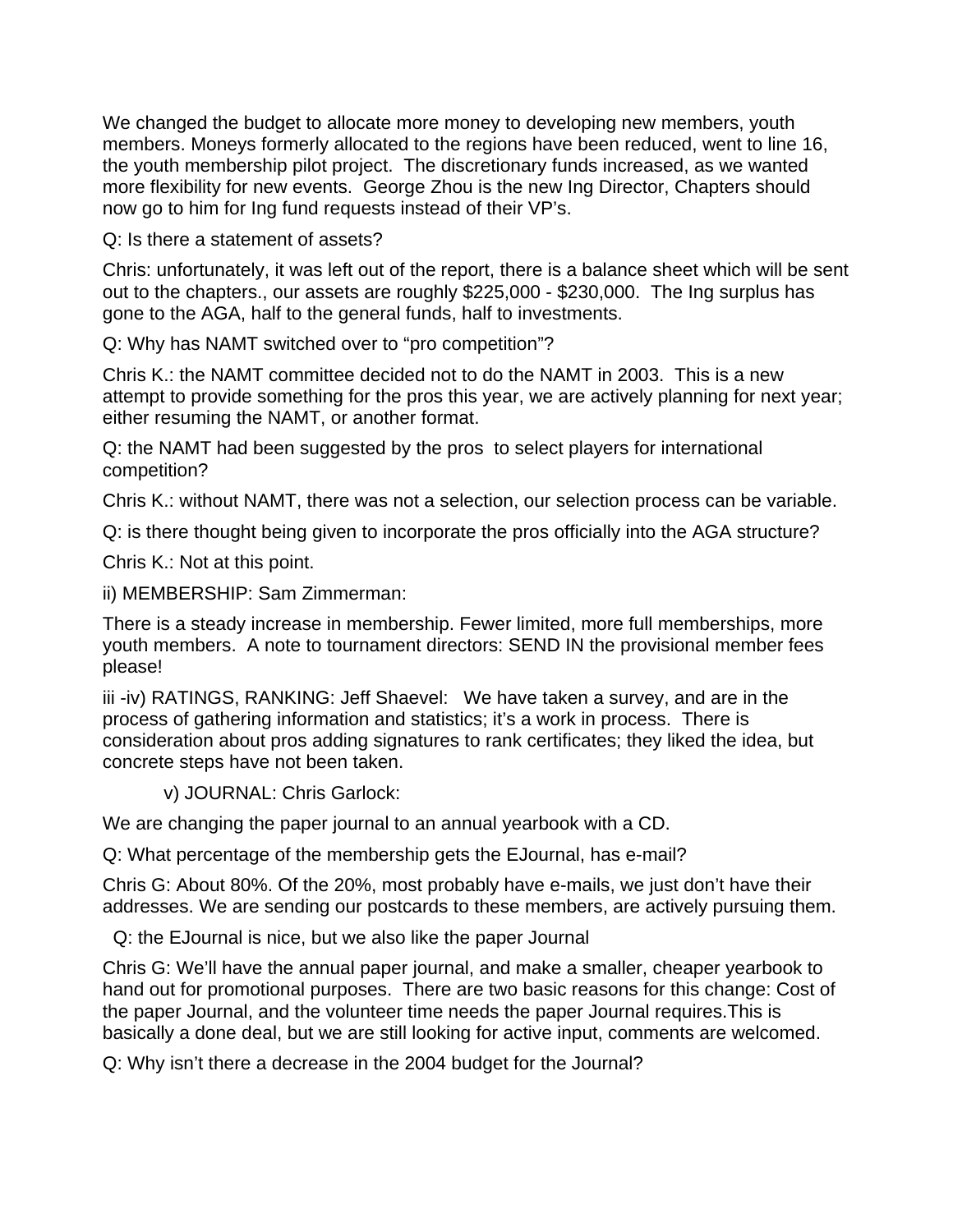Chris G: Last year's number reflect a year of only 3 Journals published, not 4, so the numbers don't reflect the true cost of the paper journal. The current yearbook is planned to come out by the end of the year.

EJournal subscribers have gone from 4000-5500, clearly instrumental in our membership increase.

# **5) Motions to validate actions of prior Chapter Assemblies (Proposition**

1)

This corrects an oversight in the new by laws; making prior actions become current policies. There was some discussion about the wording concerning "full membership" and voting in the proposition. Basically, membership had not been clearly defined before. The new language is more inclusive and voting members include life members, youth members, etc., everyone except limited members shall vote.

This amendment was offered: Second paragraph change to: all members are full members, except limited and complimentary membership, all are defined as full members.

Amendment passed unanimously.

Proposition passed unanimously.

#### **6) AGA rules regarding komi**

Terry Benson: Asian associations have changed their komis, based on statistics - we want to follow suit. The rules committee decided this needed some study.

 Keith Arnold: under current rules, white passes a stone last - which doesn't change the game outcome, but at 6.5 komi, it could. So we should go to 7.5 komi now, TD's can decide their own komis. Do we trust the Asian statistics? Should we look at our own game

results? (undecided)

Terry B: the stats are of pro games, not amateur games. The Koreans, Japanese use 6.5, the Chinese, 7.5, Ing uses 8. This will continue to be studied over the year, no action taken.

# **7)Revisions of Article of Incorporation to the By laws process proposed**

(Proposition 2)

Purpose: Adopting a new procedure for presenting by-law revision

This ia a policy to develop how we make by law amendments, a policy the president can implement. Passing this resolution directs all presidents to also follow this procedure, so it sets future precedent.

John Stephenson: This motion micromanages - a bad precedent- we should expect the president to do this as a routine business of the office (as is, any four chapters can put any amendment of the by laws before the assembly)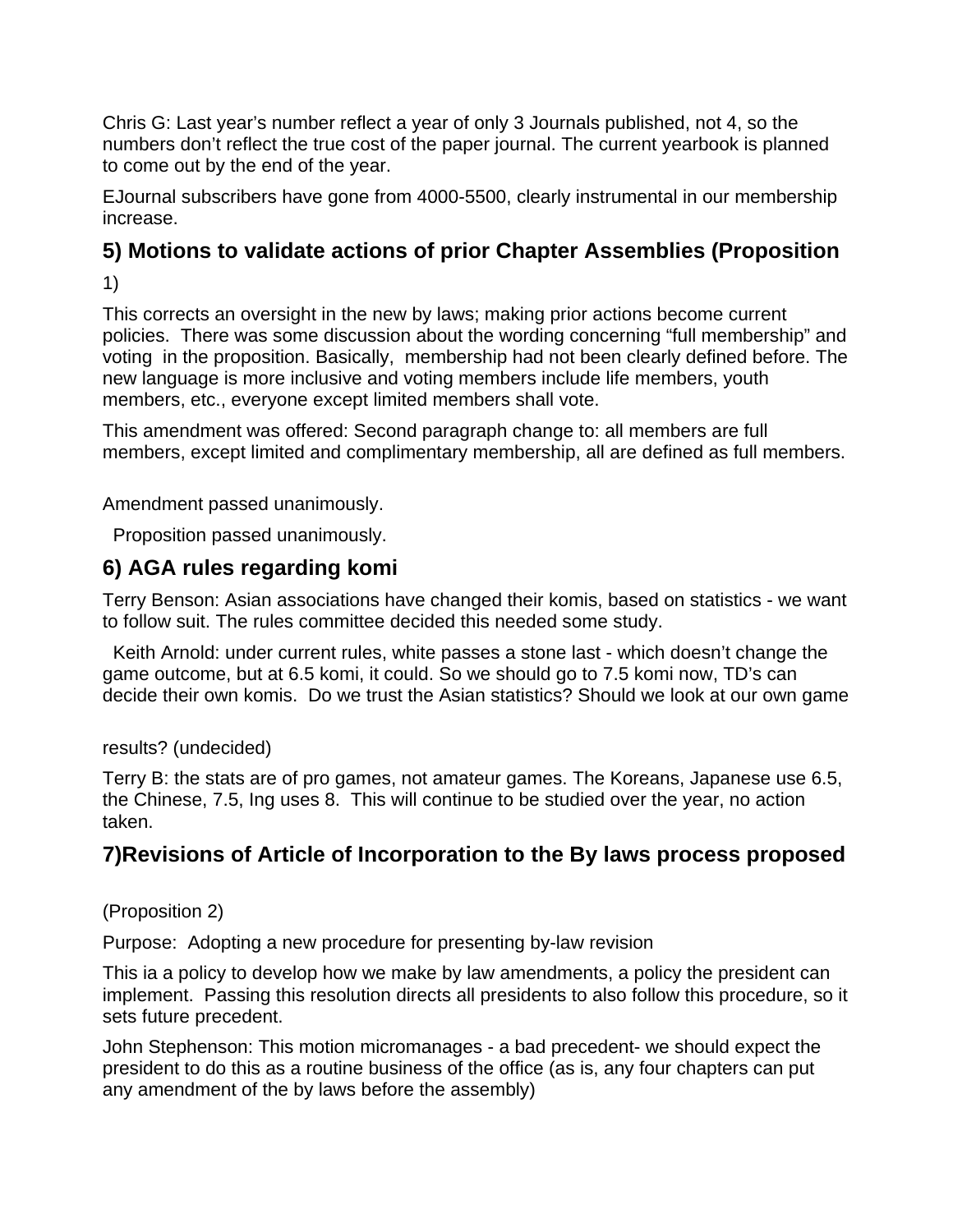Chris Kirschner: The purpose of this is to mandate a process to keep our bylaws consistent and well thought out. We need the stability of a regular process to do so.

ROLL CALL VOTE TAKEN: RESULTS: YES - 51 NO - 9 ABSTAIN - 1 the revision is adopted

#### **8) Proposal for direct voting instead of weighted chapter vote.**

(Proposition 3 - Supplemented)

John Stephenson: There's been lots of discussion, clearly we need to revisit this issue. The supplement was a great outcome of agreement. We'll take a nominal chapter vote here to get an indication, NOT BINDING, to help the committee that will look at this issue move forward. (this committee is the governance committee plus Rick Mott) The committee will brainstorm ideas, present the various options to the chapters, and in the EJournal, to allow for the membership to comment on them. The hope is that by next year, we'll have voting revision proposal to put before the membership. We may put this together before next year's assembly, but no later than next year.

Q: We're barely into the new by-laws, I worry we're changing too much too rapidly.

Allan A: there's so much division over this issue, we think it's best to keep working to resolve strong feelings, but to leave it hurts the organization.

For the nominal vote, there are two parts to this:

A) Do we keep the current system or go to direct voting? (either/or)

B) Can we find some kind of hybrid with aspects of both alternatives?

HAND VOTE (A):

TO KEEP THE CURRENT VOTING SYSTEM: 11

TO GO TO DIRECT VOTING; 15

ABSTAIN; 4

HAND VOTE (B): SUPPORT A HYBRID OF SOME KIND; 23 NO HYBRID; 1 ABSTAIN; 1

WEIGHTED CHAPTER ROLL CALL VOTE (A ONLY): DIRECT VOTE: 30 CURRENT SYSTEM: 23